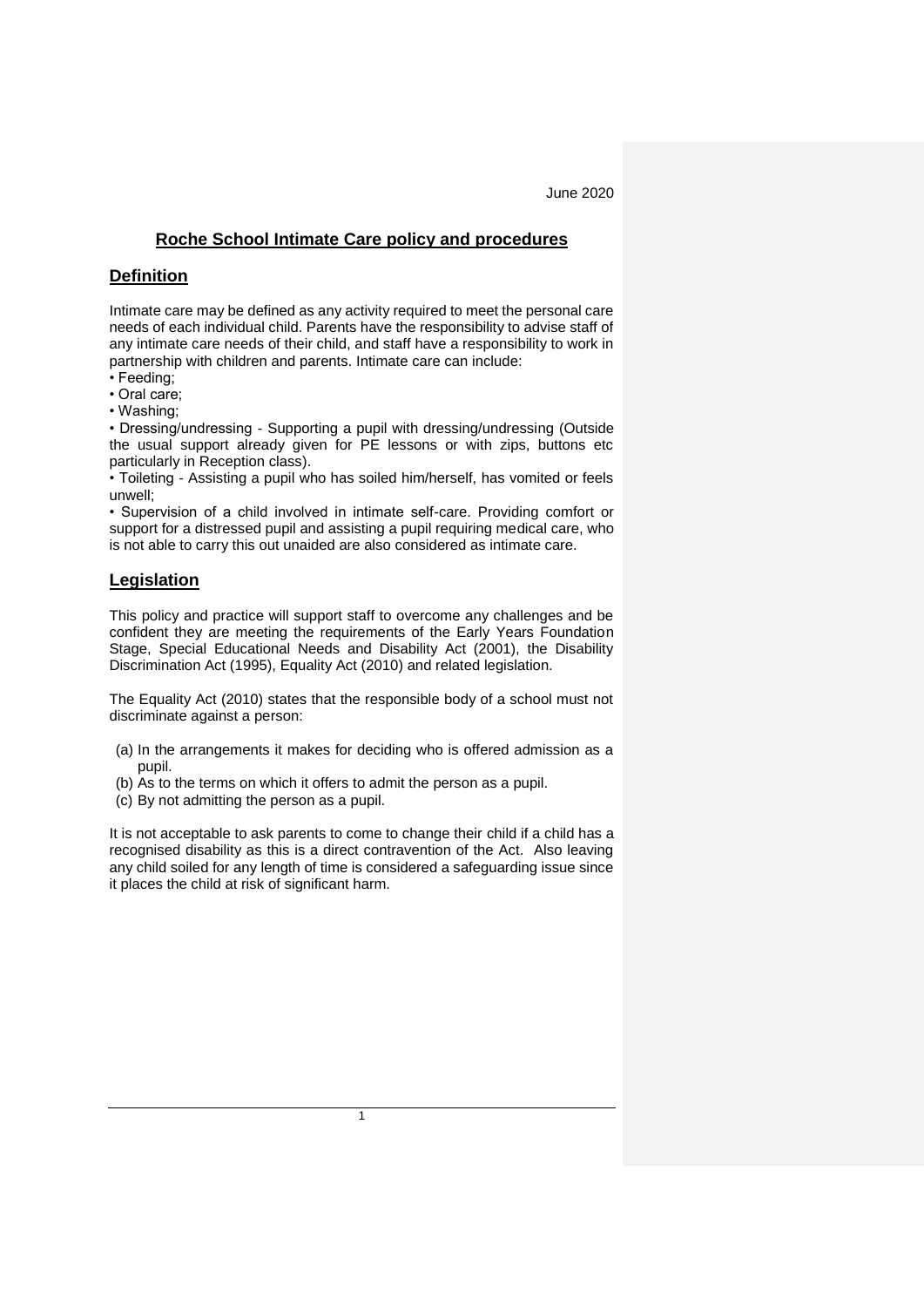#### **Purpose of the guidance**

This guidance refers to all children, of any age, who may require support for intimate/personal care from an adult on a daily basis and those who may require it occasionally or exceptionally.

As with all developmental milestones, there is a wide variation in the time at which children and young people develop and intimate/personal care may need to be provided at any stage.

Staff who work with children and young people or those with special needs will realise that the issue of intimate/personal care is a difficult one and will require staff to be respectful of children's needs. Intimate/personal care can be defined as care tasks of an intimate/personal nature, children and young people's dignity would need to be preserved and a high level of privacy, choice and control would need to be provided to them.

Schools/settings are committed to ensuring that all staff responsible for the intimate/personal care of children will undertake their duties in a professional manner at all times, at the appropriate developmental level and degree of understanding. No child should be attended to in a way that causes distress or pain. This guidance is to help ensure good practice in this area.

Guidelines for Good Practice: All children have the right to be safe and to be treated with dignity and respect.

These guidelines are designed to safeguard children and staff. They apply to every member of staff involved with the intimate care of children. Adhering to these guidelines of good practice should safeguard children and staff.

• Involve the child in their intimate care - Try to encourage a child's independence as far as possible in his/her intimate care. Where the child is fully dependant talk to them about what is going to be done and give them choice where possible.

• Treat every child with dignity and respect and ensure privacy appropriate to the child's age and situation.

• Make sure practice in intimate care is consistent.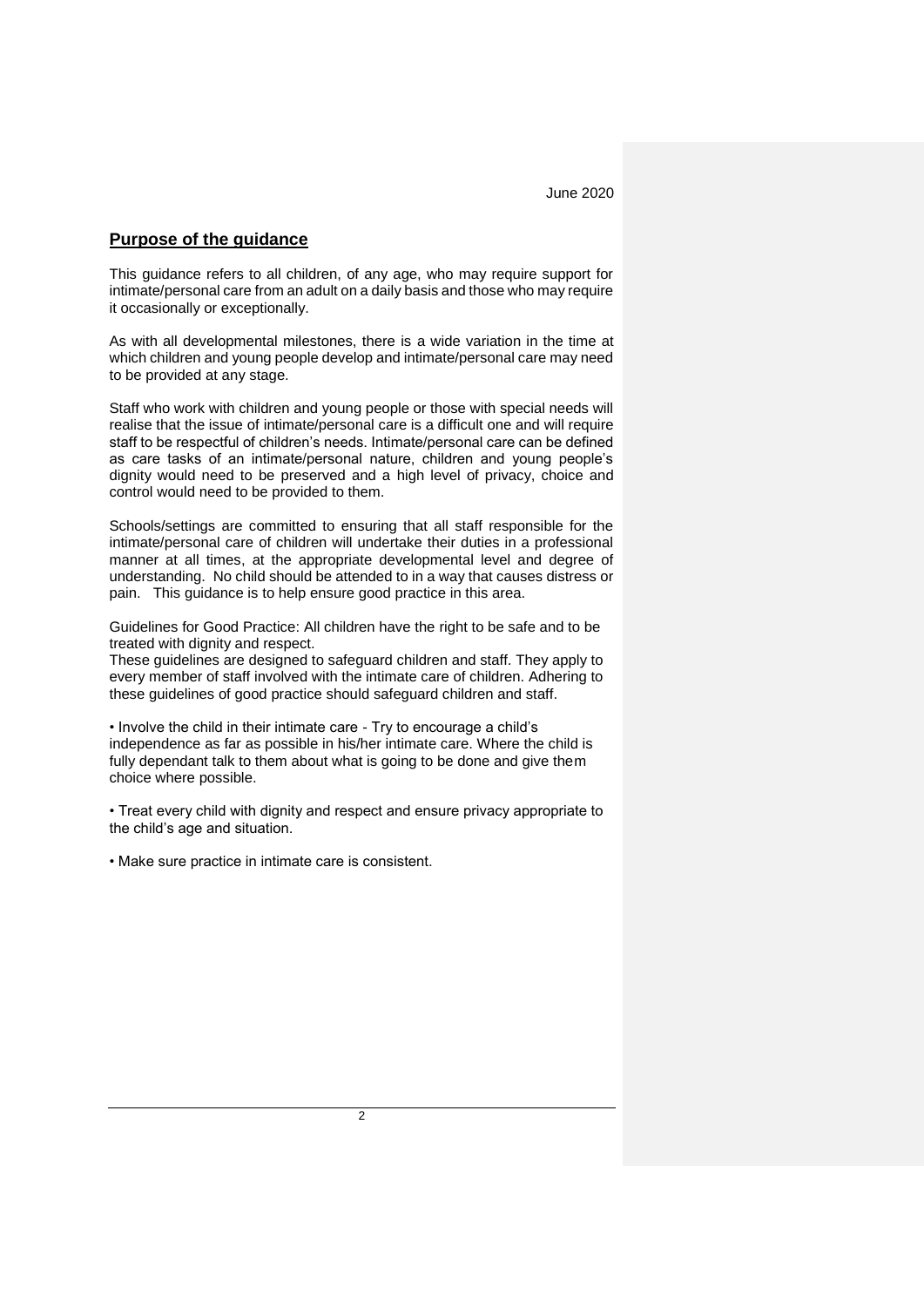### **Intimate Care Arrangements**

### **Supporting dressing/undressing**

Sometimes it will be necessary for staff to aid a child in getting dressed or undressed, (Outside the usual support already given for PE lessons or with zips, buttons etc., and particularly in Reception class.) Staff will always encourage children to attempt undressing and dressing unaided.

#### **Providing comfort or support**

Children may seek physical comfort from staff particularly in Reception class and Key Stage 1. Where children require physical support, staff need to be aware that physical contact must be kept to a minimum and be child initiated. When comforting a child or giving reassurance, the member of staff's hands should always be seen and a child should not be positioned close to a member of staff's body which could be regarded as intimate. If physical contact is deemed to be appropriate, staff must provide care which is suitable to the age, gender and situation of the child. If a child touches a member of staff in a way that makes him/her feel uncomfortable this can be gently but firmly discouraged in a way which communicates that the touch, rather than the child, is unacceptable.

### **Medical Procedures**

Please refer to the school's Medication policy. It is preferable that medication is administrated at home before or after school. If it is necessary for a child to receive medicine during the school day parents/guardians must fill out a permission form from the school office and discuss their child's needs with a member of staff before the school agrees to administer medicines or medical care. Parents and carers should be made aware that staff administration of medicines is voluntary. Any member of staff giving medicine to a pupil should check:

- The pupil's name;
- Prescribed dose;
- Expiry date;
- Written instructions provided by parents or doctor;

• Complete a school drugs administration form and have it counter signed, when possible, by another member of staff.

Particular attention should be paid to the safe storage, handling and disposal of medicines. The Headteacher has prime responsibility for the safe management of medicines kept at school. Medicines should be kept in a place not accessible to pupils. Arrangements must be in place to ensure that any medication that a pupil might need in an emergency is readily available to them.

## **Medical Conditions**

If a child has a medical condition which is likely to lead to soiling and subsequent staff intervention, specific medical advice may be sought from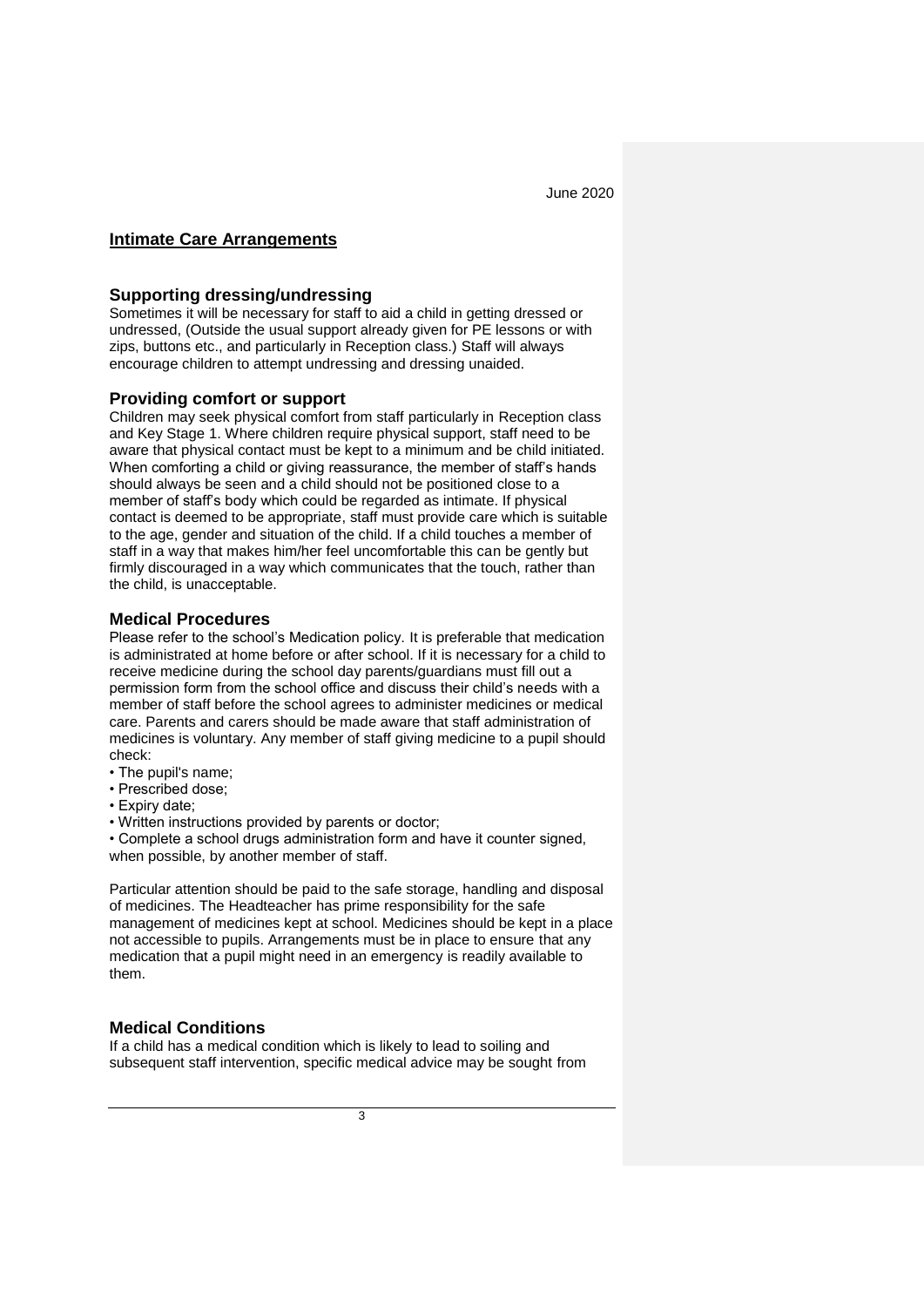outside agencies, such as the school nurse, and the parents will be asked to sign a permission form so that staff can clean and change their child if necessary. If a parent does not give consent, the school will contact the parents or other emergency contact giving specific details about the necessity for cleaning the child. If the parents or emergency contact are able to come promptly, the child is comforted and kept away from the other children to preserve dignity until the parent arrives. If parents/guardians cannot be contacted - staff will decide on the most appropriate care to minimise any stress, discomfort or anxiety the child may be experiencing.

#### **Soiling**

Staff from Roche Primary School will work together in partnership with parents to support each child towards independent use of the toilet. If tending to a child who has soiled themselves during the school day staff will respond sensitively and professionally. If 'accidents' occur the child will change themselves into dry clothing, and wet items will be sent home for washing. The child's independence will be encouraged as far as possible in his/her intimate care and reassurance given. A record of the incident will be kept in school and the parent will be informed (by a note home, verbally at home collection time or phone call) and requested to return the borrowed items of clothing when laundered. If there is an occurrence of heavier soiling or vomiting, this may require staff to provide care at a more personal level. Staff will follow set procedures for this intimate care:

• If possible, the child will be removed to a less public place to maintain dignity and avoid a feeling of humiliation;

• If appropriate, the child will be encouraged, through guidance and

assistance, to clean themselves to make them more comfortable.

• Parents should be contacted as soon as possible;

• Staff will provide further intimate care in the following situations:

**1.** If parents/guardians cannot be contacted - staff will decide on the most appropriate care to minimise any stress, discomfort or anxiety the child may be experiencing.

**2.** If the parents/guardians are unable to come to school.

**3.** If the child is very distressed or suffering unduly.

**4.** Intimate care will only be provided to older children in extreme

circumstances. It is anticipated that older children will be able to manage any circumstances given guidance or assistance.

If incidents of soiling is a regular occurrence then an Intimate Health Care Plan will need to be put in place after consultation between the school, the pupils' parent's/carers and if appropriate, other outside agencies.

4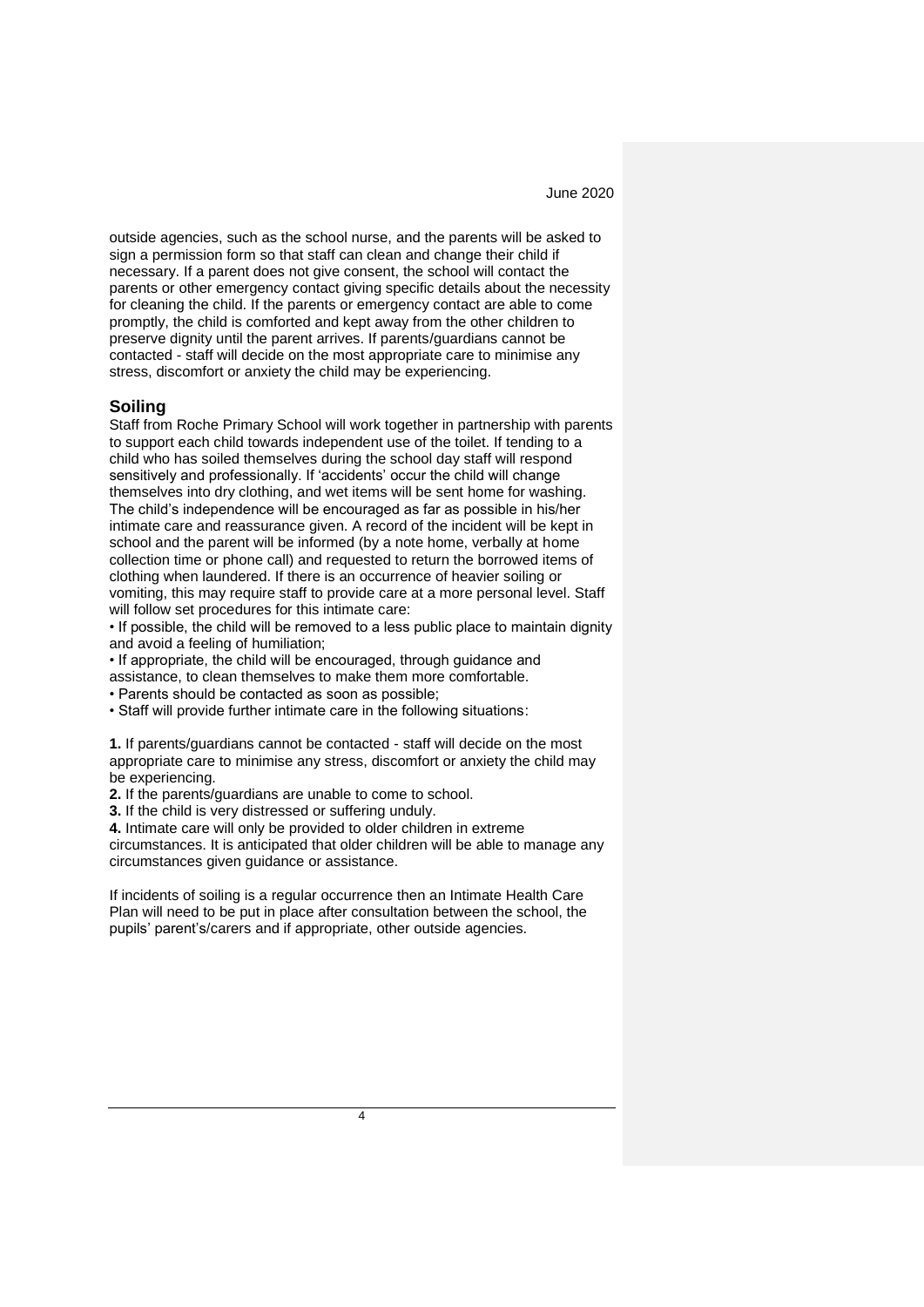### **Guidelines for Good practice (with Covid-19 considerations)**

- We request that parents complete the 'Supporting your child's intimate care form' (Appendix 1) and the 'Intimate care home/school agreement' (Appendix 2) before a child starts with us in the setting. This way we can fully support your child.
- Clothing required for changing is as per normal and supports good practice. However, due to Covid-19, there may be added use of PPE at this time.
	- Gloves
	- Apron
	- Mask
	- Visor
- Cleanliness stations within each classroom with tissues, handwashing pump and bin. We also:
	- $\Box$  Ensure children dry hands thoroughly
	- $\Box$  Ensure the (lidded) bin is emptied regularly to ensure no cross contamination can take place
- Staff model sneezing or coughing into their elbow, as per government recommendation. Model where to place tissues when used and to wash hands directly afterwards.
- Display visuals within washrooms to show the sequence of washing hands with staff modelling good practice.
- Wherever possible, two members of staff will be in the vicinity when a child needs intimate care e.g. the second staff member could be in the adjacent room with the adjoining door open.
- We ask that children who are not yet toilet trained attend school in a pull-up product rather than a nappy. This will help us to promote your child's independence with the toilet routine i.e. changing and cleaning, unless there is a medical or complex need which prevents this.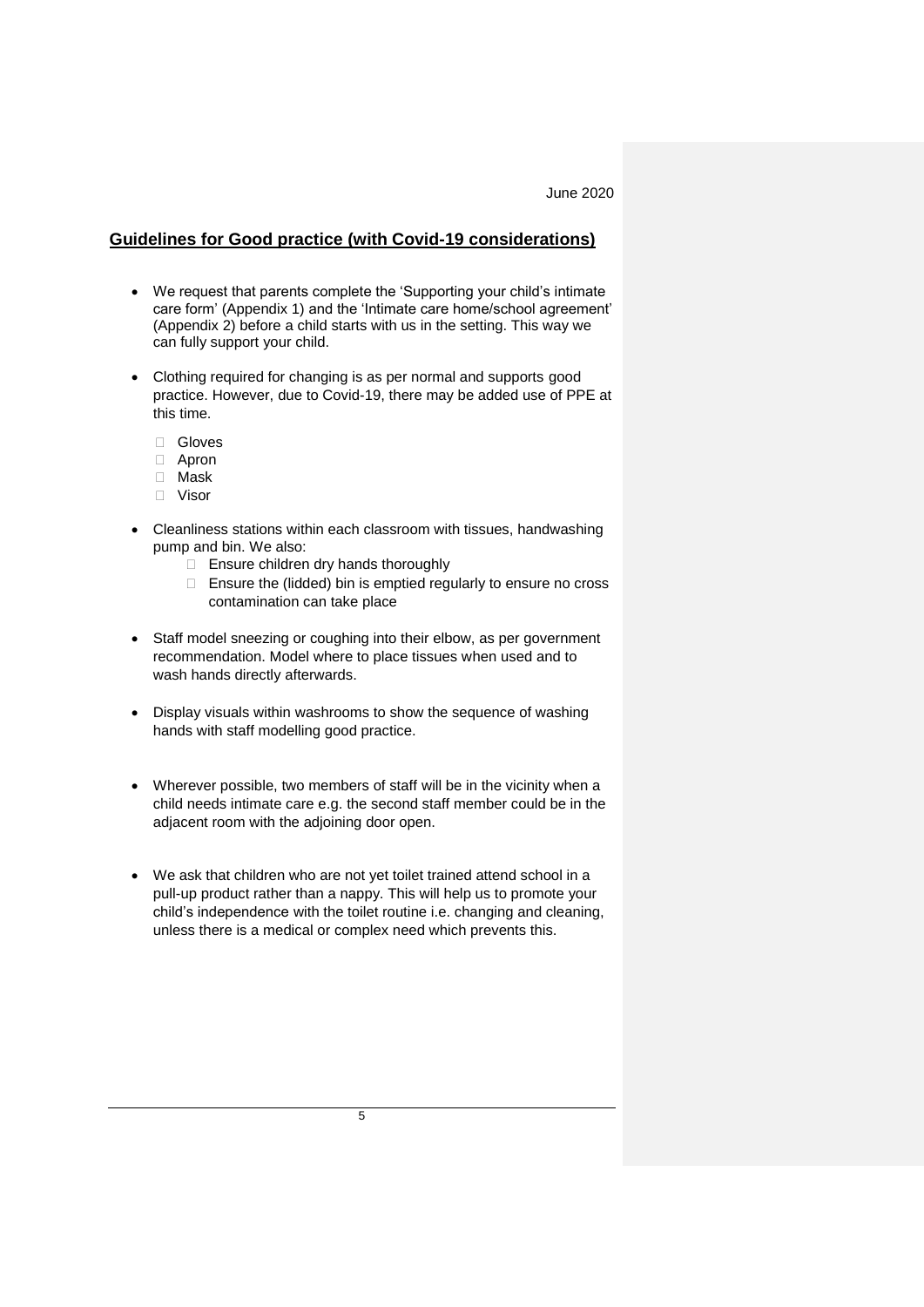## **Appendix 1**

## **Supporting your child/young person with Intimate Care.**

### **What additional information would help us meet your child's individual needs. For example:**

- what are the physical needs of the child/young person
- what are the emotional needs of the child/young person<br>- what are the preferred strategies for the child/young person
- what are the preferred strategies for the child/young person?

#### **School:**

Child's Name and DOB:

| Arrangements to be made | $\overline{\mathsf{In}}$<br>place<br>Yes/<br>$\operatorname{\mathsf{No}}$ | Notes |
|-------------------------|---------------------------------------------------------------------------|-------|
|                         |                                                                           |       |
|                         |                                                                           |       |
|                         |                                                                           |       |
|                         |                                                                           |       |
|                         |                                                                           |       |
|                         |                                                                           |       |

**Date:**

**Signed by parent:**

**Name:**